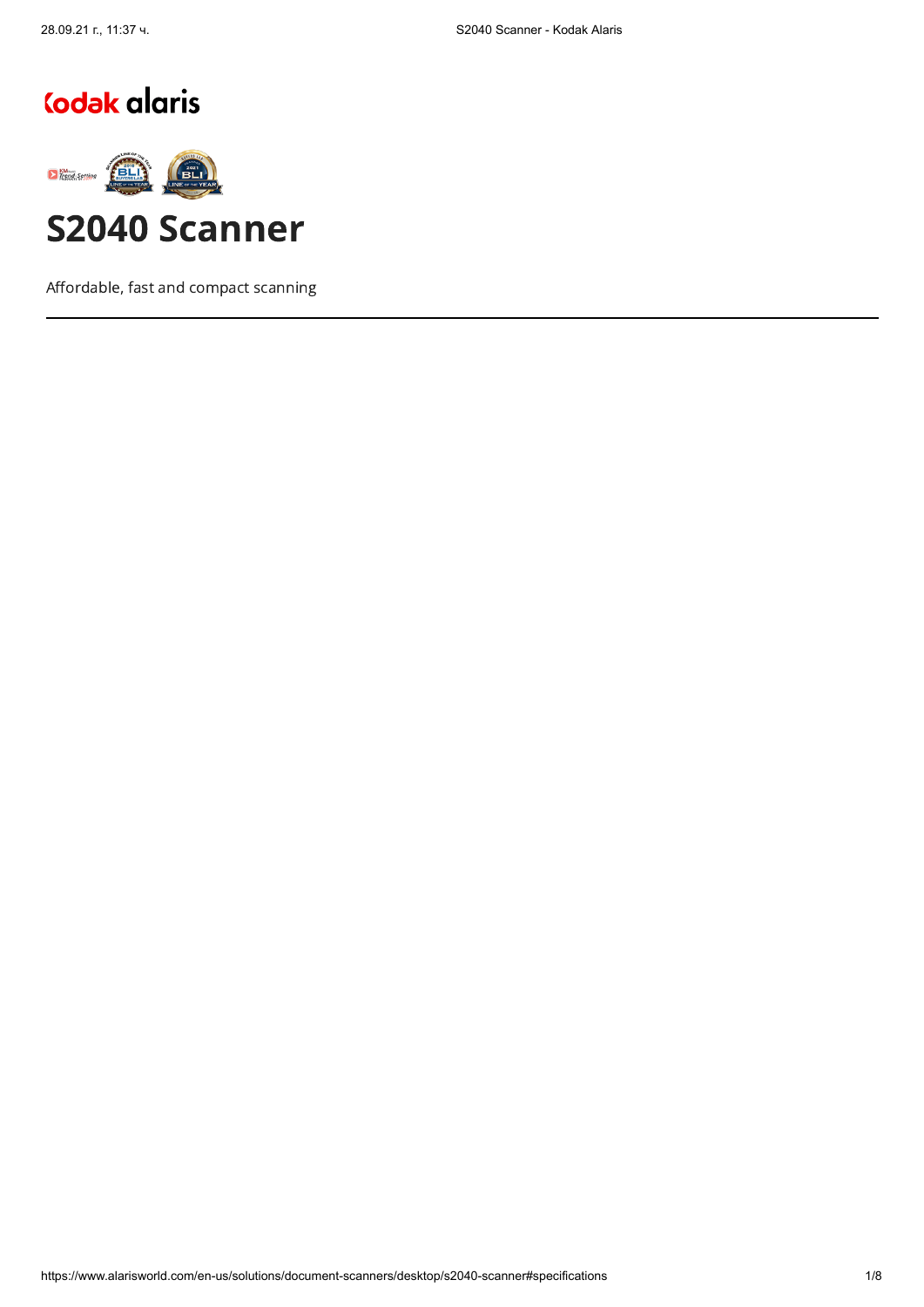## Specifications

| <b>Product Highlights</b>                                                                                                                                             | Built to capture information anywhere, with superior<br>image quality and data accuracy, the S2040 is the per-<br>fect solution to get information into your business pro-<br>cesses quickly                                                                                                                                       |
|-----------------------------------------------------------------------------------------------------------------------------------------------------------------------|------------------------------------------------------------------------------------------------------------------------------------------------------------------------------------------------------------------------------------------------------------------------------------------------------------------------------------|
| Throughput Speeds *                                                                                                                                                   | 40 ppm / 80 ipm                                                                                                                                                                                                                                                                                                                    |
| <b>Feeder Capacity</b>                                                                                                                                                | Up to 80 sheets of 80 $g/m^2$ (20 lb.) paper                                                                                                                                                                                                                                                                                       |
| <b>Connectivity</b>                                                                                                                                                   | o USB 3.2 Gen 1x1<br>USB 3.2 Gen 1x1 = USB 3.1 Gen 1 = USB 3.0 (5Gbps)<br>o USB 2.0 compatible                                                                                                                                                                                                                                     |
| <b>Maximum Document Size</b><br>The maximum document size supported by the scanner will<br>vary based on the output image resolution and image com-<br>pression used. | 216 mm x 3000 mm (8.5 in. x 118 in.)                                                                                                                                                                                                                                                                                               |
| <b>Minimum Document Size</b>                                                                                                                                          | 52 mm x 52 mm (2.08 in. x 2.05 in.)                                                                                                                                                                                                                                                                                                |
| <b>Paper Thickness &amp; Weight</b>                                                                                                                                   | o 27-433 g/m <sup>2</sup> (7.2-160 lb.) paper<br>o Hard card thickness up to 1.25 mm (0.05 in.)                                                                                                                                                                                                                                    |
| <b>Maximum Optical Resolution</b>                                                                                                                                     | 600 dpi                                                                                                                                                                                                                                                                                                                            |
| <b>Accessories &amp; Consumables</b>                                                                                                                                  | o Stacking Deflector Accessory<br>o Integrated A4/Legal Flatbed<br>o Passport Flatbed Accessory<br>o Carrier Sleeves (5 PACK)<br>o Feed Roller Kit<br>o Pre-Separation Pad & Roller Kit                                                                                                                                            |
| <b>Approvals and Product Certifications</b>                                                                                                                           | o Argentina (S mark)<br>o Australia/New Zealand (RCM)<br>o Canada (cTUVus & ICES-003)<br>o China (CCC)<br>o European Union (CE)<br>o European Union (GS Mark)<br>$\circ$ India (BIS)<br>o Japan (VCCI)<br>o Mexico (NOM)<br>o Russia/Eurasian Economic Union (EAC)<br>o South Korea (KC)<br>o Taiwan (BSMI)<br>o US (cTUVus & FCC) |
| <b>Acoustical Noise</b>                                                                                                                                               | $\circ$ Off or Ready mode: < 20 dB(A)<br>o Scanning: <50 dB(A)                                                                                                                                                                                                                                                                     |
| <b>Barcode Reading</b>                                                                                                                                                | o Codabar<br>o Code 128<br>o Code 3 of 9                                                                                                                                                                                                                                                                                           |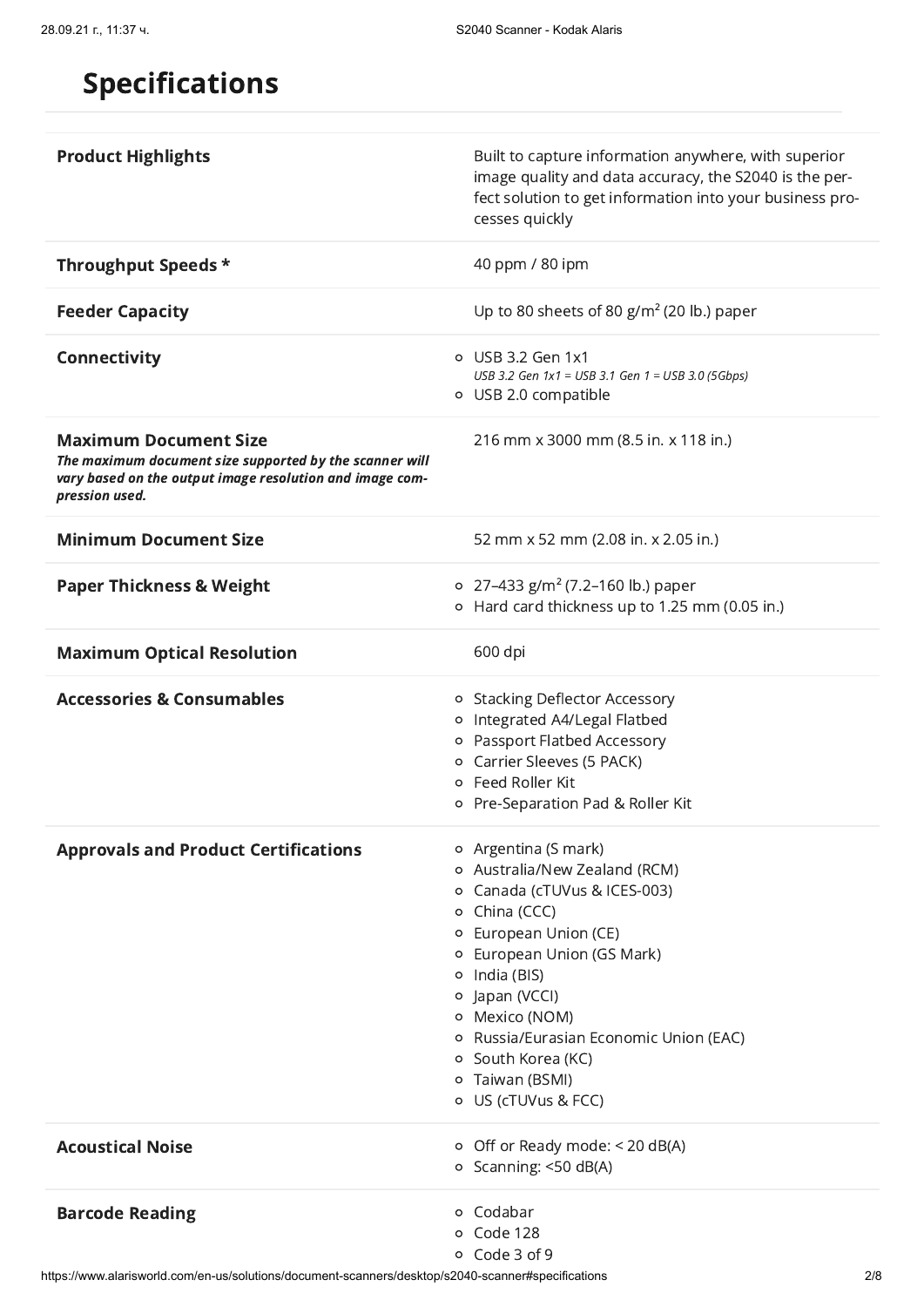| 28.09.21 г., 11:37 ч.                  | S2040 Scanner - Kodak Alaris                                              |
|----------------------------------------|---------------------------------------------------------------------------|
|                                        | o EAN-13                                                                  |
|                                        | o EAN-8                                                                   |
|                                        | o Interleaved 2 of 5                                                      |
|                                        | o PDF417                                                                  |
|                                        | o QR                                                                      |
|                                        | o UPC-A                                                                   |
|                                        | o UPC-E                                                                   |
|                                        |                                                                           |
| <b>Bundled Software</b>                | o Capture Pro Limited Edition                                             |
| Choose one and download from the web   | o Smart Touch                                                             |
| <b>Data Security</b>                   | This scanner processes scanned data exclusively                           |
|                                        | through volatile memory ensuring image data is effec-                     |
|                                        | tively erased upon shut down. Read more about data                        |
|                                        | security.                                                                 |
|                                        |                                                                           |
| <b>Dimensions &amp; Weight</b>         | Weight: 3.3 kg (7.2 lbs.) Depth: 204 mm (8.0 in.), not in-                |
|                                        | cluding input tray and output tray                                        |
|                                        | Width: 312 mm (12.3 in.) Height: 182.5 mm (7.2 in.), not                  |
|                                        | including input tray                                                      |
|                                        | Depth with Input Tray: 269 mm (10.6 in.)                                  |
|                                        | Height with Input Tray: 231.6 mm (9.1 in.)                                |
|                                        |                                                                           |
| <b>Electrical Requirements</b>         | 100-240 V (International); 50-60 Hz                                       |
| <b>Environmental Certification</b>     | o 2008 EuP                                                                |
|                                        | o ENERGY STAR Qualified                                                   |
|                                        | o EPEAT Gold                                                              |
| <b>File Format Outputs</b>             | o BMP                                                                     |
|                                        | Native scanner and driver file format                                     |
|                                        | o JPEG                                                                    |
|                                        | Native scanner and driver file format                                     |
|                                        | o Single-page TIFF                                                        |
|                                        | Native scanner and driver file format                                     |
|                                        | o Microsoft Excel<br>available with bundled applications                  |
|                                        | o Microsoft Word                                                          |
|                                        | available with bundled applications                                       |
|                                        | o Multipage TIFF                                                          |
|                                        | available with bundled applications                                       |
|                                        | o PDF                                                                     |
|                                        | available with bundled applications<br>o Text searchable PDF              |
|                                        | available with bundled applications                                       |
|                                        | o PNG                                                                     |
|                                        | available with bundled applications                                       |
|                                        | o RTF                                                                     |
|                                        | available with bundled applications                                       |
| <b>Image Output Resolution Options</b> | Up to 1200 dpi                                                            |
|                                        | Supported DPI: 75, 100, 150, 200, 240, 250, 260, 300, 400, 500, 600, 1200 |
|                                        | o WINDOWS Server 2012 R2 X64 Editions                                     |
| <b>Operating System Compatibility</b>  | WINDOWS Server 2016 X64 Editions                                          |
|                                        | $\circ$                                                                   |
|                                        | o WINDOWS 7 SP1 (32-bit and 64-bit)                                       |
|                                        | WINDOWS 8.1 (32-bit and 64-bit)<br>$\circ$                                |
|                                        | o WINDOWS 10 (32- and 64-bit)                                             |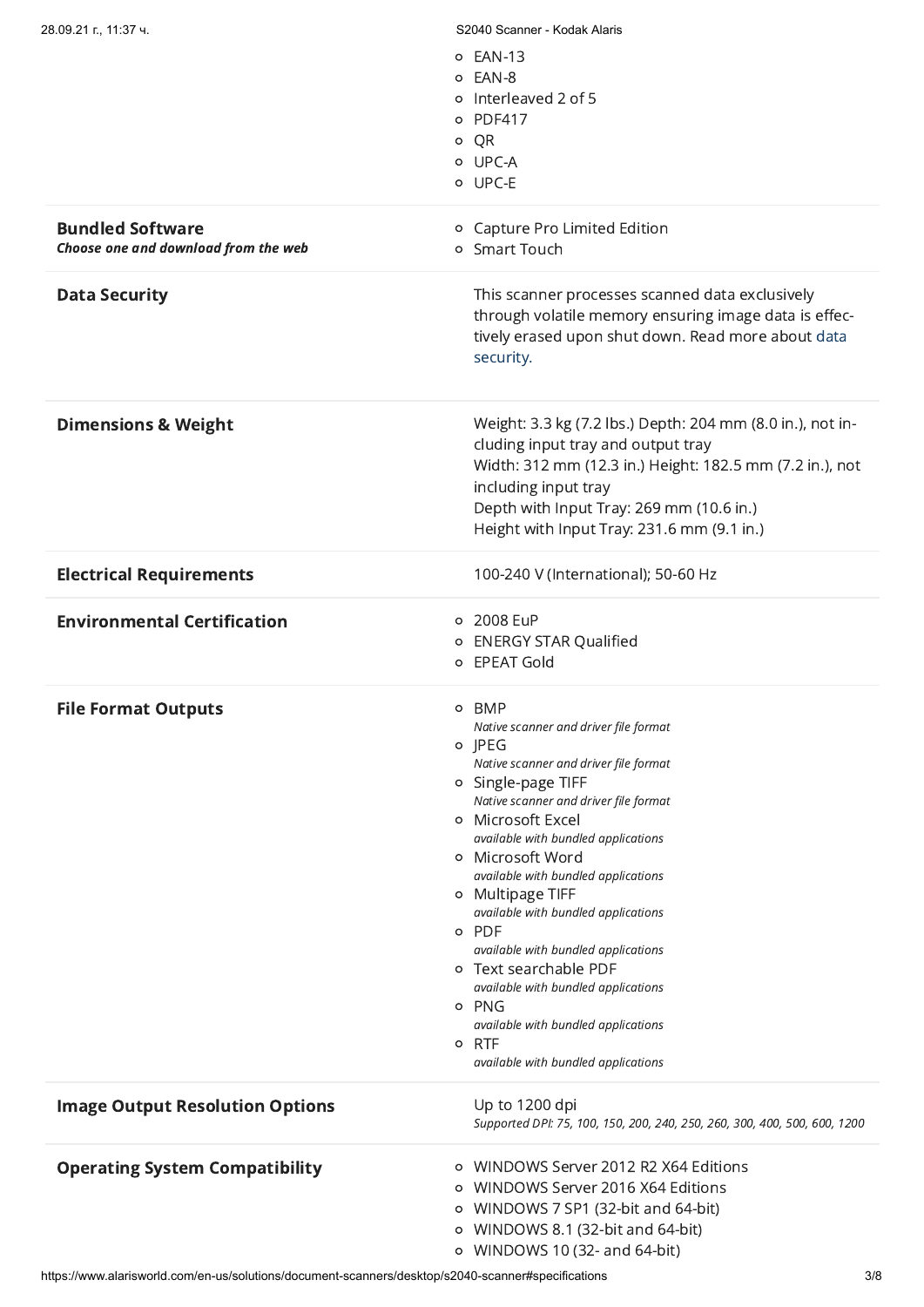| 28.09.21 г., 11:37 ч.                             | S2040 Scanner - Kodak Alaris                              |
|---------------------------------------------------|-----------------------------------------------------------|
|                                                   | ○ WINDOWS XP SP3 (32-bit and 64-bit) (available only in   |
|                                                   | China)                                                    |
|                                                   | o Ubuntu 16.04 64-bit and 32-bit                          |
|                                                   | o Ubuntu 18.04 64-bit                                     |
|                                                   | ○ Open SUSE 11.3 (i586) 32-bit                            |
|                                                   | o Open SUSE LEAP 15.1 64-bit                              |
|                                                   | o SUSE Linux Enterprise Desktop 12.2 64-bit               |
|                                                   |                                                           |
|                                                   | o SUSE Linux Enterprise Desktop 15 SP1 for 64-bit         |
|                                                   | o Neokylin V7 (Intel x86/x64 & MIPS only) (Available only |
|                                                   | in China)                                                 |
|                                                   | ○ UOS (MIPS only) (Available in China only)               |
| <b>Operator Control Panel</b>                     | 1.5 inch (38mm) Color Graphic Display                     |
|                                                   |                                                           |
| <b>Optional Software</b>                          | o Capture Pro Software                                    |
|                                                   | o Info Input Solution                                     |
|                                                   |                                                           |
| <b>Operating Temperature / Operating Humidity</b> | o Operating Temperature 10-35° C (50-95° F)               |
|                                                   | Operating Humidity 15% - 80% RH<br>$\circ$                |
|                                                   |                                                           |
| <b>Paper Handling (SurePath) Features</b>         | o Controlled stacking                                     |
|                                                   | o Enhanced jam recovery                                   |
|                                                   | o Intelligent Document Protection                         |
|                                                   | o Interactive multifeed with image display on host        |
|                                                   | o Length Multifeed Detection                              |
|                                                   | o Ultrasonic Multifeed Technology                         |
|                                                   | o Operator overrides                                      |
|                                                   |                                                           |
| <b>Perfect Page Image Enhancement Software</b>    | o Adaptive threshold processing                           |
|                                                   | o Add or remove border                                    |
|                                                   | o Aggressive cropping                                     |
|                                                   | Auto white balance<br>o                                   |
|                                                   | Autocrop<br>$\circ$                                       |
|                                                   | Automatic Brightness/Contrast<br>o                        |
|                                                   | Automatic color balance<br>o                              |
|                                                   | Automatic color detection<br>$\circ$                      |
|                                                   | Automatic orientation<br>$\circ$                          |
|                                                   | Automatic photo cropping<br>o                             |
|                                                   | Background color smoothing<br>o                           |
|                                                   | Barcode reading<br>$\circ$                                |
|                                                   | Black and white image segmentation<br>o                   |
|                                                   | Brightness and contrast adjustment<br>$\circ$             |
|                                                   | Content-based blank page removal<br>o                     |
|                                                   | Deskew<br>$\circ$                                         |
|                                                   | Digital stamping<br>$\circ$                               |
|                                                   | Dual stream scanning<br>$\circ$                           |
|                                                   | Electronic color dropout<br>o                             |
|                                                   | Enhanced color adjustment<br>$\circ$                      |
|                                                   | Enhanced color management<br>$\circ$                      |
|                                                   | Fixed cropping<br>$\circ$                                 |
|                                                   | Fixed thresholding                                        |
|                                                   | o<br>Halftone removal                                     |
|                                                   |                                                           |
|                                                   | Image edge fill<br>$\circ$                                |
|                                                   | Image hole fill<br>$\circ$                                |
|                                                   | Image merge<br>o                                          |
|                                                   | Image split<br>o                                          |
|                                                   | iThresholding<br>$\circ$                                  |
|                                                   |                                                           |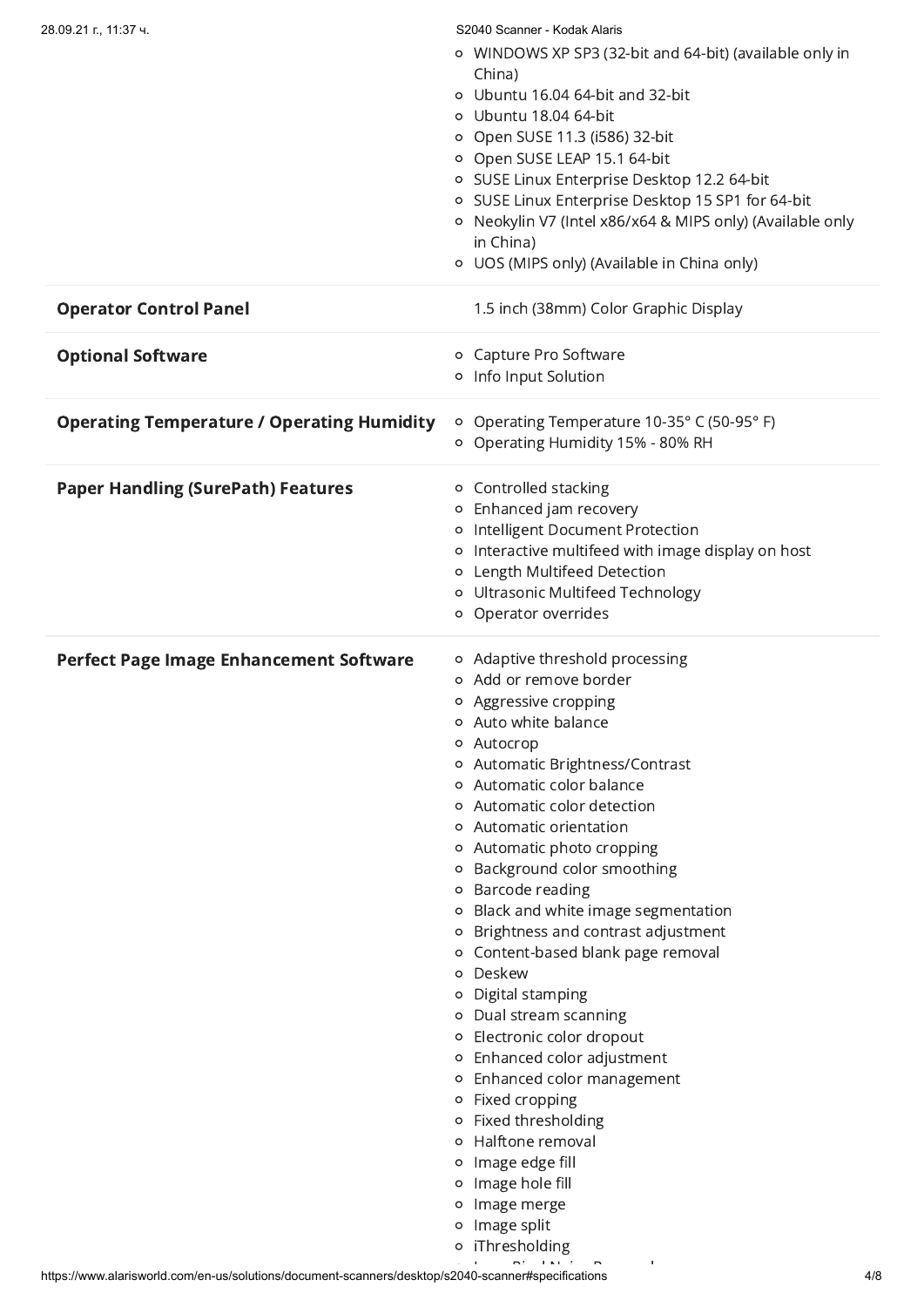| 28.09.21 г., 11:37 ч.                | S2040 Scanner - Kodak Alaris<br>o Lone Pixel Noise Removal<br>o Long document scanning (up to 3000 mm/118 in.)<br>o Majority rule noise removal<br>o Multicolor dropout<br>o Multiple document output<br>o Orthogonal rotation<br>o Output Compression-CCITT Group IV, JPEG,<br>Uncompressed Output<br>o Relative cropping<br>o Sharpening<br>o Sleeve scanning (for scanning A3 documents or multiple<br>small documents)<br>o Streak filtering |
|--------------------------------------|--------------------------------------------------------------------------------------------------------------------------------------------------------------------------------------------------------------------------------------------------------------------------------------------------------------------------------------------------------------------------------------------------------------------------------------------------|
| <b>Power Consumption</b>             | o Running: less than 36 watts<br>o Sleep Mode: less than 3.0 watts<br>o Standby: less than 0.5 watts                                                                                                                                                                                                                                                                                                                                             |
| <b>Standard Software And Drivers</b> | o Citrix certified<br>o KOFAX certified<br>o ISIS Drivers<br>o LINUX (TWAIN and SANE) Drivers<br>o TWAIN Drivers<br>o WIA Drivers                                                                                                                                                                                                                                                                                                                |
| <b>Recommended Daily Volume</b>      | Up to 5,000 pages per day                                                                                                                                                                                                                                                                                                                                                                                                                        |
| <b>Recommended PC Configuration</b>  | Minimum PC configuration with scanning application:<br>Intel Core i3 processor or faster, at least 4 GB RAM<br>(Microsoft Windows)                                                                                                                                                                                                                                                                                                               |
| <b>Scanning Technology</b>           | Dual RGB LED Illumination CIS (CMOS); Grayscale out-<br>put bit depth is 256 levels (8-bit); color output bit depth<br>is 24 bits (8 x 3); color capture bit depth is 48 bits (16 x<br>3)                                                                                                                                                                                                                                                        |
| <b>Price</b>                         | $\, \, \updownarrow$                                                                                                                                                                                                                                                                                                                                                                                                                             |

\* Throughput speed may vary depending on your choice of driver application software, operating system, PC and selected image processing features.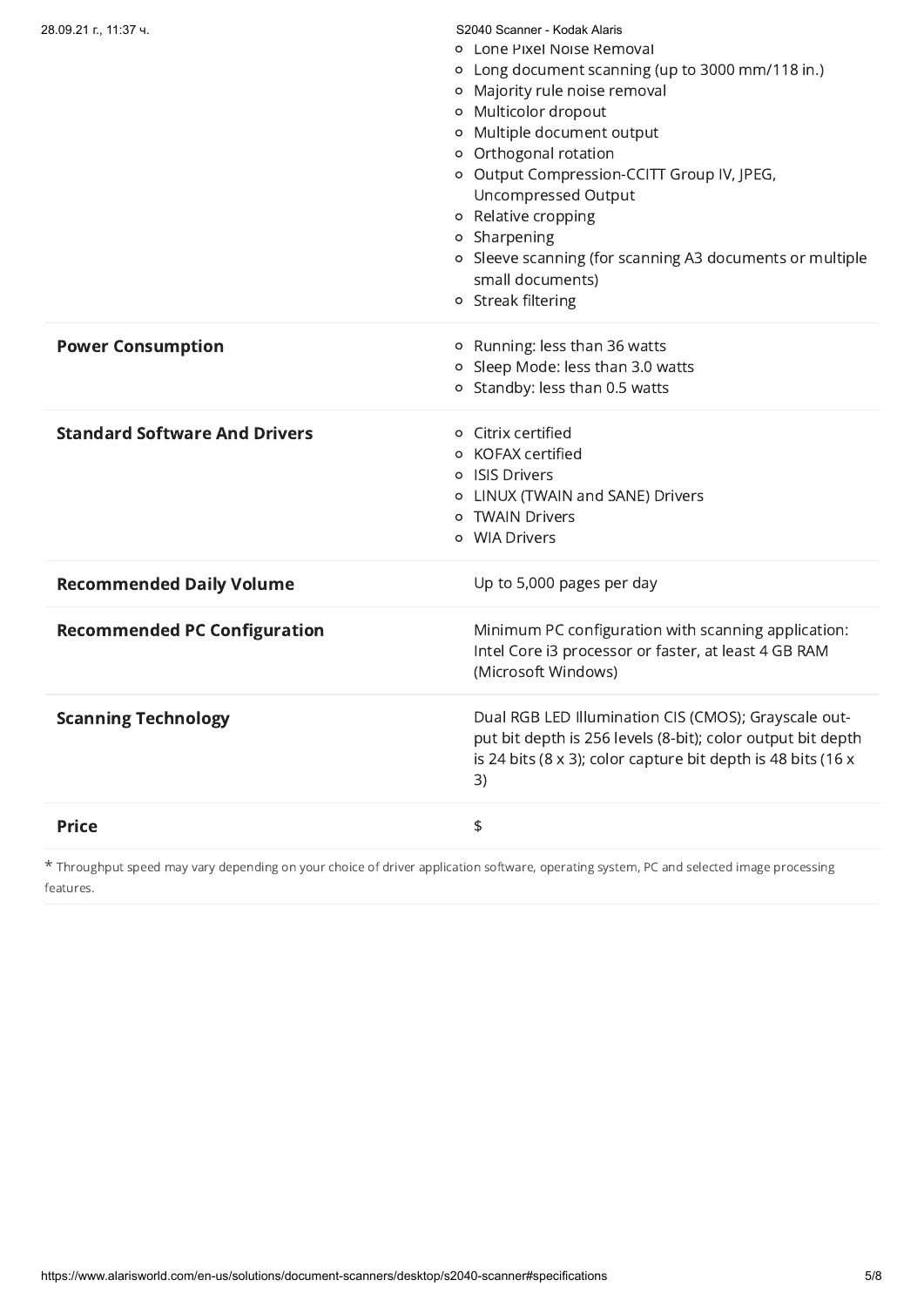#### **Warranty**

Included warranty

3-Year Advanced Unit Replacement Plan

(AUR)

Same Model Replacement Remote Support

### Extended Warranty and Post-Warranty Options

| <b>Advanced Unit</b><br><b>Replacement Plan</b> |  |
|-------------------------------------------------|--|
| (AUR)                                           |  |
| Next Business Day Response                      |  |
| Same Model Replacement                          |  |
| Remote Support                                  |  |
|                                                 |  |

### Professional services

Alaris offers an array of Professional Services. The Professional Services range from Technical Assistance offerings (e.g., Installation, Training) to Optimization Services (e.g., Capture Workflow Assessments) and more. To inquire or purchase, complete the form below.

## Contact

To contact us, complete our information request form below and we will get in touch with you soon.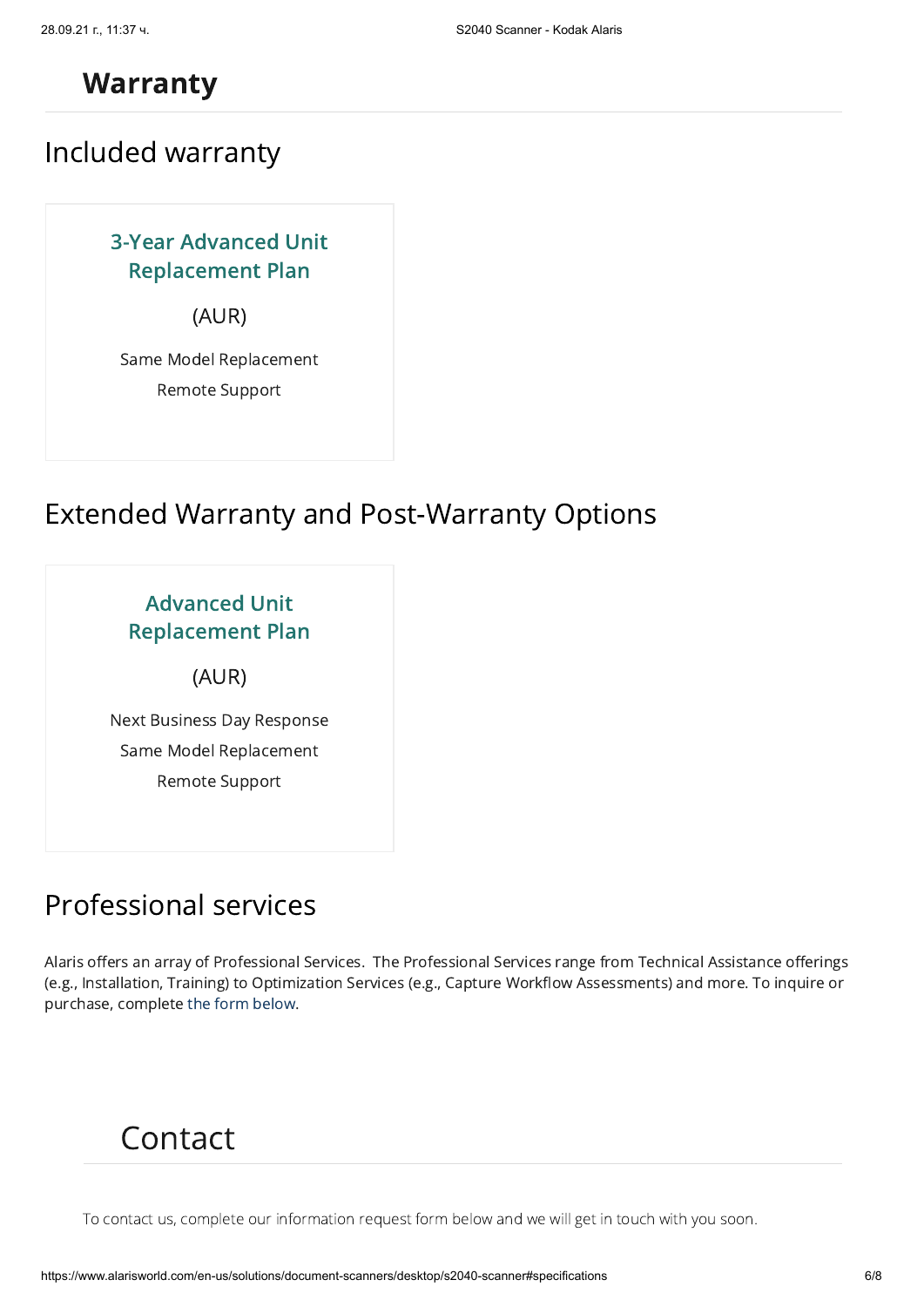| Contact Type: (*)                                  |                                                                                                        |  |
|----------------------------------------------------|--------------------------------------------------------------------------------------------------------|--|
| I want information about the<br>following product: | S2040 Scanner                                                                                          |  |
| First Name: (*)                                    |                                                                                                        |  |
| Last name: (*)                                     |                                                                                                        |  |
| Company: (*)                                       |                                                                                                        |  |
| Job Role: (*)                                      |                                                                                                        |  |
| Country: (*)                                       |                                                                                                        |  |
| Email: $(*)$                                       |                                                                                                        |  |
| Phone: (*)                                         |                                                                                                        |  |
| Message:                                           |                                                                                                        |  |
|                                                    |                                                                                                        |  |
|                                                    |                                                                                                        |  |
|                                                    |                                                                                                        |  |
|                                                    |                                                                                                        |  |
| to answer my questions.                            | (*) I agree to Kodak Alaris' Privacy Policy and allow Kodak Alaris sales representatives to contact me |  |
| Click here to see Kodak Alaris' Privacy Policy     |                                                                                                        |  |
|                                                    |                                                                                                        |  |
|                                                    | Yes, I'd also like to receive newsletters, tips and hints, articles, and product updates.              |  |
| I'm not a robot                                    | <b>reCAPTCHA</b><br>Privacy - Terms                                                                    |  |
|                                                    |                                                                                                        |  |
| Submit                                             |                                                                                                        |  |